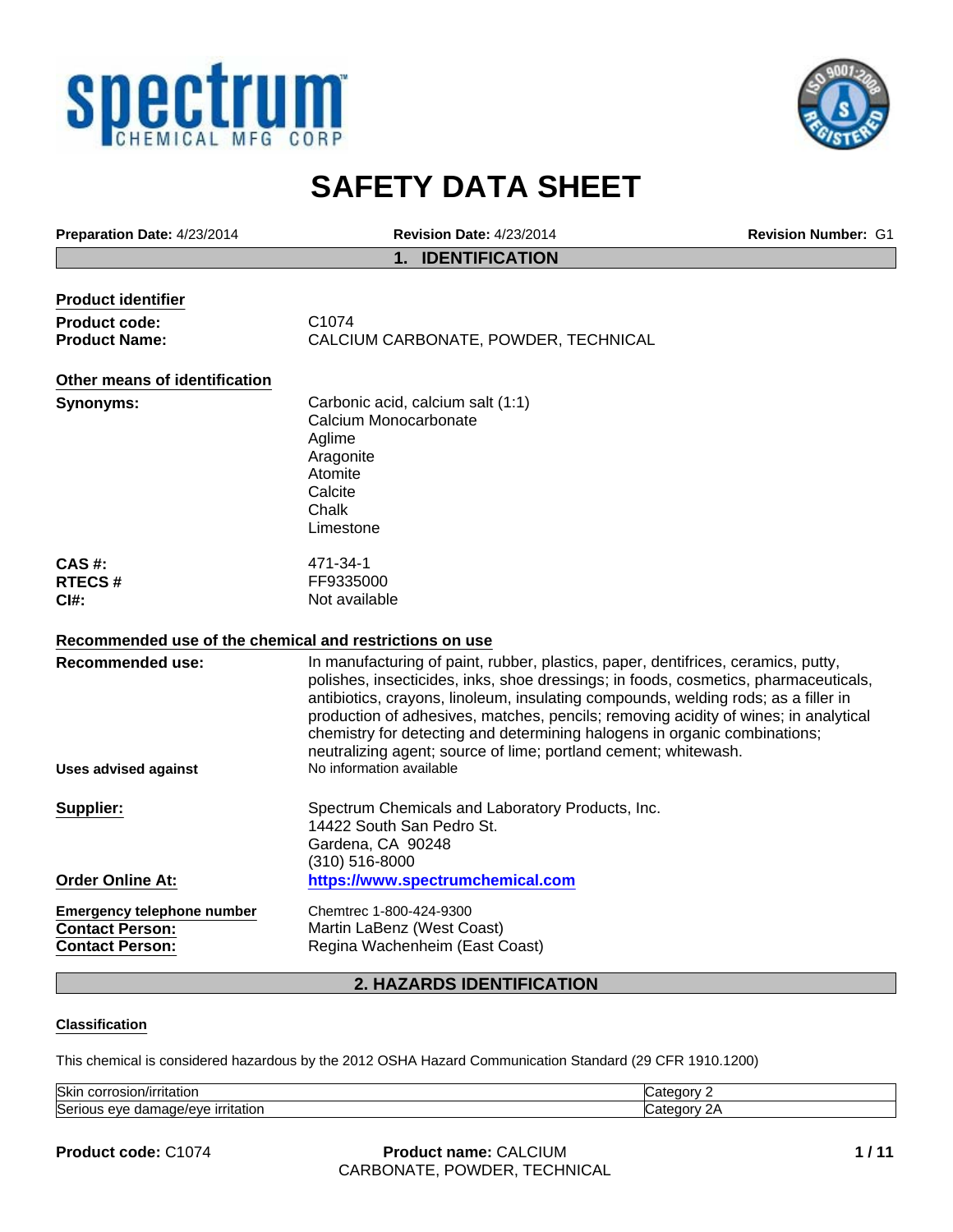#### **Label elements**

### **Warning**

**Hazard statements** Causes skin irritation Causes serious eye irritation



**Hazards not otherwise classified (HNOC)** Not Applicable

#### **Other hazards**

Not available

#### **Precautionary Statements - Prevention**

Wash face, hands and any exposed skin thoroughly after handling Wear protective gloves/protective clothing/eye protection/face protection

#### **Precautionary Statements - Response**

Specific treatment (see .? on this label)

IF IN EYES: Rinse cautiously with water for several minutes. Remove contact lenses, if present and easy to do. Continue rinsing. If eye irritation persists: Get medical advice/attention.

IF ON SKIN: Wash with plenty of soap and water

If skin irritation occurs: Get medical advice/attention

Take off contaminated clothing and wash before reuse

## **3. COMPOSITION/INFORMATION ON INGREDIENTS**

| Components            | <b>CAS-No.</b>       | Weight % | Trade Secret |
|-----------------------|----------------------|----------|--------------|
| Calcium Carbonate     | .71-34- <sub>1</sub> | 100      |              |
| .'71-34- <sub>1</sub> |                      |          |              |

# **4. FIRST AID MEASURES**

| <b>First aid measures</b> |                                                                                                                                                                                                                                                                                         |
|---------------------------|-----------------------------------------------------------------------------------------------------------------------------------------------------------------------------------------------------------------------------------------------------------------------------------------|
| <b>General Advice:</b>    | Poison information centres in each State capital city can provide additional<br>assistance for scheduled poisons (13 1126). First aider needs to protect himself.<br>Ensure that medical personnel are aware of the material(s) involved and take<br>precautions to protect themselves. |
| <b>Skin Contact:</b>      | Wash off immediately with soap and plenty of water removing all contaminated clothes and<br>shoes. Get medical attention. If skin irritation persists, call a physician.                                                                                                                |
| <b>Eye Contact:</b>       | Flush eye with water for 15 minutes. Get medical attention.                                                                                                                                                                                                                             |
|                           |                                                                                                                                                                                                                                                                                         |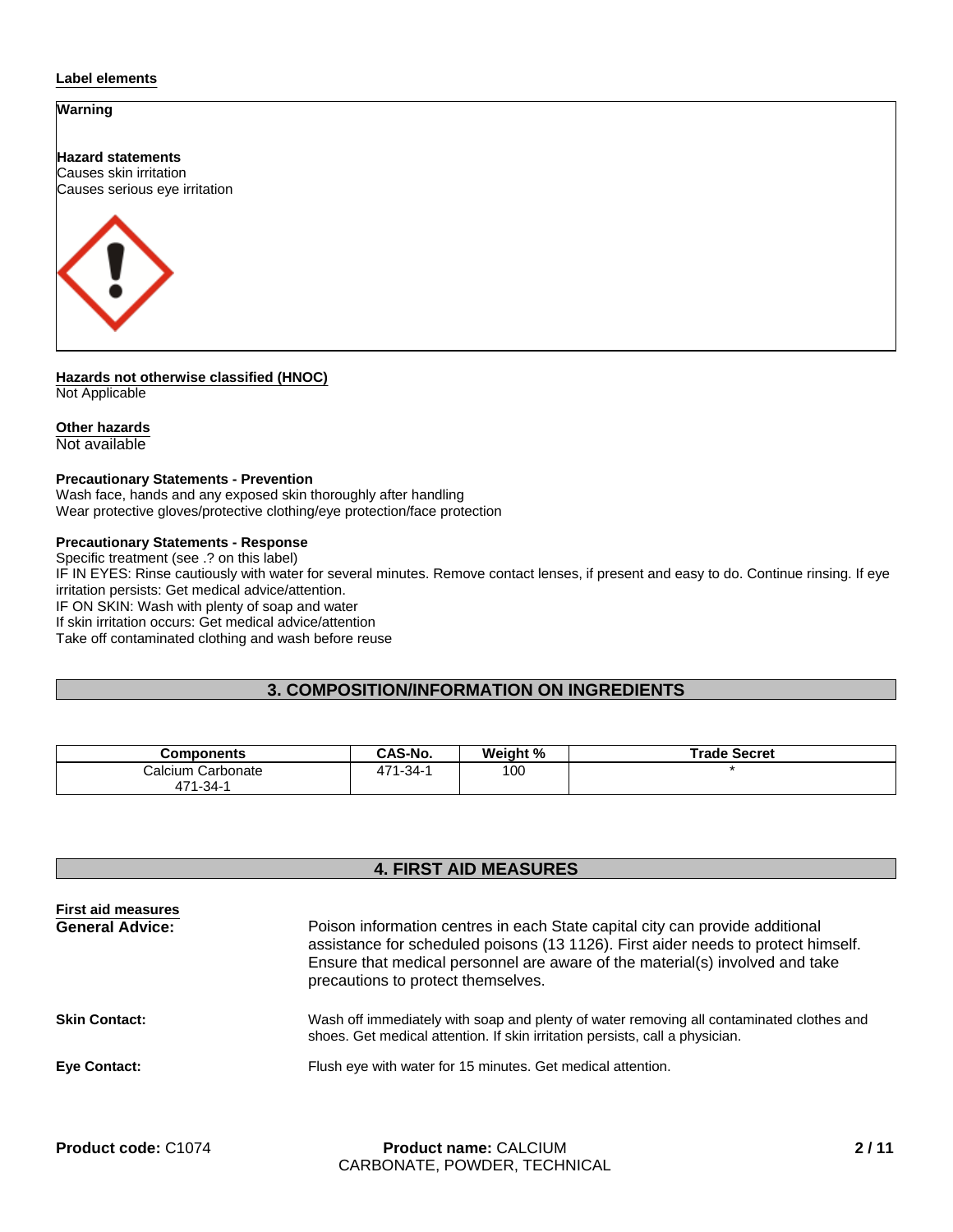| Inhalation:                                                 | Move to fresh air. If not breathing, give artificial respiration. If breathing is difficult, give oxygen.<br>Get medical attention.                                                                                                                                                |
|-------------------------------------------------------------|------------------------------------------------------------------------------------------------------------------------------------------------------------------------------------------------------------------------------------------------------------------------------------|
| Ingestion:                                                  | Do not induce vomiting without medical advice. Never give anything by mouth to an<br>unconscious person. Consult a physician if necessary.                                                                                                                                         |
| Most important symptoms and effects, both acute and delayed |                                                                                                                                                                                                                                                                                    |
| <b>Symptoms</b>                                             | Irritating to eyes. Irritating to skin. May cause gastrointestinal disturbances. Nausea. Vomiting.<br>Dryness of mouth. Thirst. May cause constipation. Drowsiness. Weakness. Confusion.<br>Difficult/painful and frequent urination. High blood pressure. Fast or slow heartbeat. |

### **Indication of any immediate medical attention and special treatment needed<br>Notes to Physician:** Treat symptomatically **Notes to Physician:**

#### **Protection of first-aiders**

First-Aid Providers: Avoid exposure to blood or body fluids. Wear gloves and other necessary protective clothing. Dispose of contaminated clothing and equipment as bio-hazardous waste

# **5. FIRE-FIGHTING MEASURES**

# **Extinguishing Media**

| <b>Suitable Extinguishing Media:</b>                  | The product is not flammable. If it is involved in a fire,<br>extinguish the fire using an agent suitable for the type of<br>surrounding fire.                                                             |
|-------------------------------------------------------|------------------------------------------------------------------------------------------------------------------------------------------------------------------------------------------------------------|
| <b>Unsuitable Extinguishing Media:</b>                | No information available.                                                                                                                                                                                  |
| Specific hazards arising from the chemical            |                                                                                                                                                                                                            |
| <b>Hazardous Combustion Products:</b>                 | Carbon dioxide; Calcium oxides                                                                                                                                                                             |
| <b>Specific hazards:</b>                              | The substance itself does not burn, but may deompose upon<br>heating. When heated to decompositon it emits acrid smoke<br>and irritating fumes. Will ignite and burn fiercely in contact<br>with fluorine. |
| <b>Special Protective Actions for Firefighters</b>    |                                                                                                                                                                                                            |
| <b>Specific Methods:</b>                              | No information available.                                                                                                                                                                                  |
| <b>Special Protective Equipment for Firefighters:</b> | As in any fire, wear self-contained breathing apparatus<br>pressure-demand, MSHA/NIOSH (approved or equivalent)<br>and full protective gear                                                                |

# **6. ACCIDENTAL RELEASE MEASURES**

|                                                      | Personal precautions, protective equipment and emergency procedures                                                                  |
|------------------------------------------------------|--------------------------------------------------------------------------------------------------------------------------------------|
| <b>Personal Precautions:</b>                         | Ensure adequate ventilation. Avoid contact with skin, eyes and clothing. Use personal<br>protective equipment. Avoid dust formation. |
| <b>Environmental precautions</b>                     | Prevent further leakage or spillage if safe to do so.                                                                                |
| Methods and material for containment and cleaning up |                                                                                                                                      |
| <b>Methods for containment</b>                       | Stop leak if you can do it without risk. Cover with plastic sheet to prevent spreading.                                              |
| Methods for cleaning up                              | Sweep up and shovel into suitable containers for disposal. Avoid creating dust. Clean<br>contaminated surface thoroughly.            |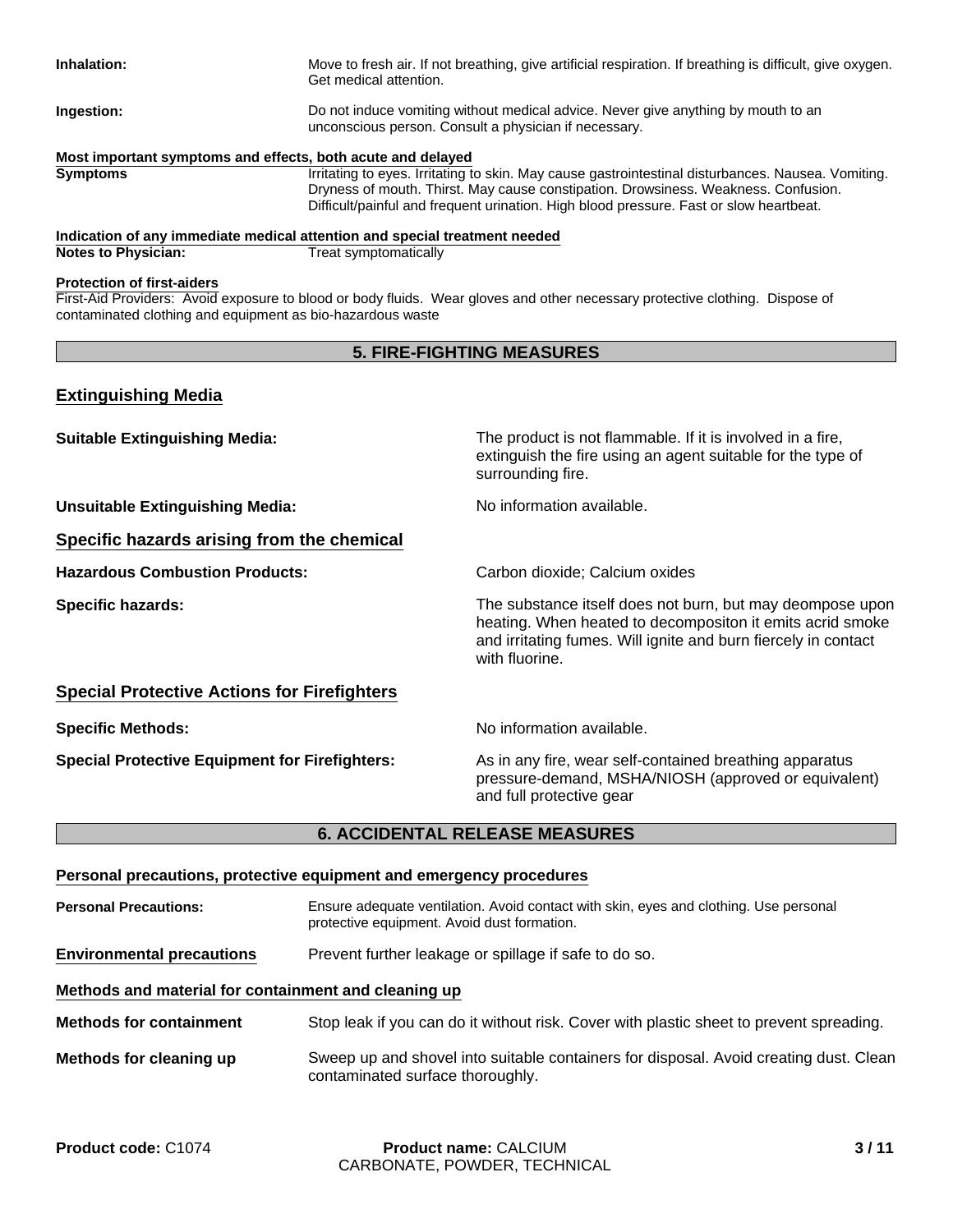#### **Precautions for safe handling**

#### **Technical Measures/Precautions:**

Provide sufficient air exchange and/or exhaust in work rooms. Avoid dust formation. Keep away from incompatible materials.

#### **Safe Handling Advice:**

Wear personal protective equipment. Avoid contact with skin, eyes and clothing. Avoid dust formation. Do not ingest. Do not breathe vapours/dust. Keep away from heat and sources of ignition. Handle in accordance with good industrial hygiene and safety practice.

#### **Conditions for safe storage, including any incompatibilities**

#### **Technical Measures/Storage Conditions:**

Hygroscopic. Protect from moisture. Keep container tightly closed in a dry and well-ventilated place. Store at room temperature in the original container. Store away from incompatible materials.

#### **Incompatible Materials:**

Acids. Fluorine. Alum. ammonium salts. Magnesium. Mercury + Hydrogen.

#### **8. EXPOSURE CONTROLS/PERSONAL PROTECTION**

#### **Control parameters**

#### **National occupational exposure limits**

**United States**

| Components                                       | <b>OSHA</b> | <b>NIOSH</b>                  | <b>ACGIH</b> | WHEEL<br><b>AIHA</b> |
|--------------------------------------------------|-------------|-------------------------------|--------------|----------------------|
|                                                  | <b>None</b> | TWA<br><sup>110</sup><br>ma/m | None         | None                 |
| <sup>.</sup> - 471-34- ؛<br>Calcium<br>Carbonate |             | TWA<br>ma/m<br>. .            |              |                      |

### **Canada**

| Components                   | Alberta                   | <b>British Columbia</b> | Ontario | Quebec                             |
|------------------------------|---------------------------|-------------------------|---------|------------------------------------|
|                              | <b>TWA</b><br>10 mg/m $3$ | None                    | None    | TWAEV<br>10 mg/m $3$<br>total dust |
| Calcium Carbonate - 471-34-1 |                           |                         |         |                                    |

#### **Australia and Mexico**

| ponents<br>omrت             | $- -$<br>'stralia                               | Mexico |
|-----------------------------|-------------------------------------------------|--------|
| :alcium<br>Carbonate<br>Jai | TWA<br>. .<br>ma/m∘<br>$\cdot$<br>$\sim$<br>. . | None   |
| 171 O 1<br>1-34-<br>д.      |                                                 |        |

#### **Appropriate engineering controls**

**Engineering measures to reduce exposure:** Ensure adequate ventilation. Use process enclosures, local exhaust ventilation, or other engineering controls to keep airborne levels below recommended exposure limits. If user operations generate dust, fume or mist, use ventilation to keep exposure to airborne contaminants below the exposure limit.

#### **Individual protection measures, such as personal protective equipment Personal Protective Equipment**

| Eye protection:                | Goggles.                                                 |
|--------------------------------|----------------------------------------------------------|
| Skin and body protection:      | Long sleeved clothing. Chemical resistant apron. Gloves. |
| <b>Respiratory protection:</b> | Wear respirator with dust filter                         |
|                                |                                                          |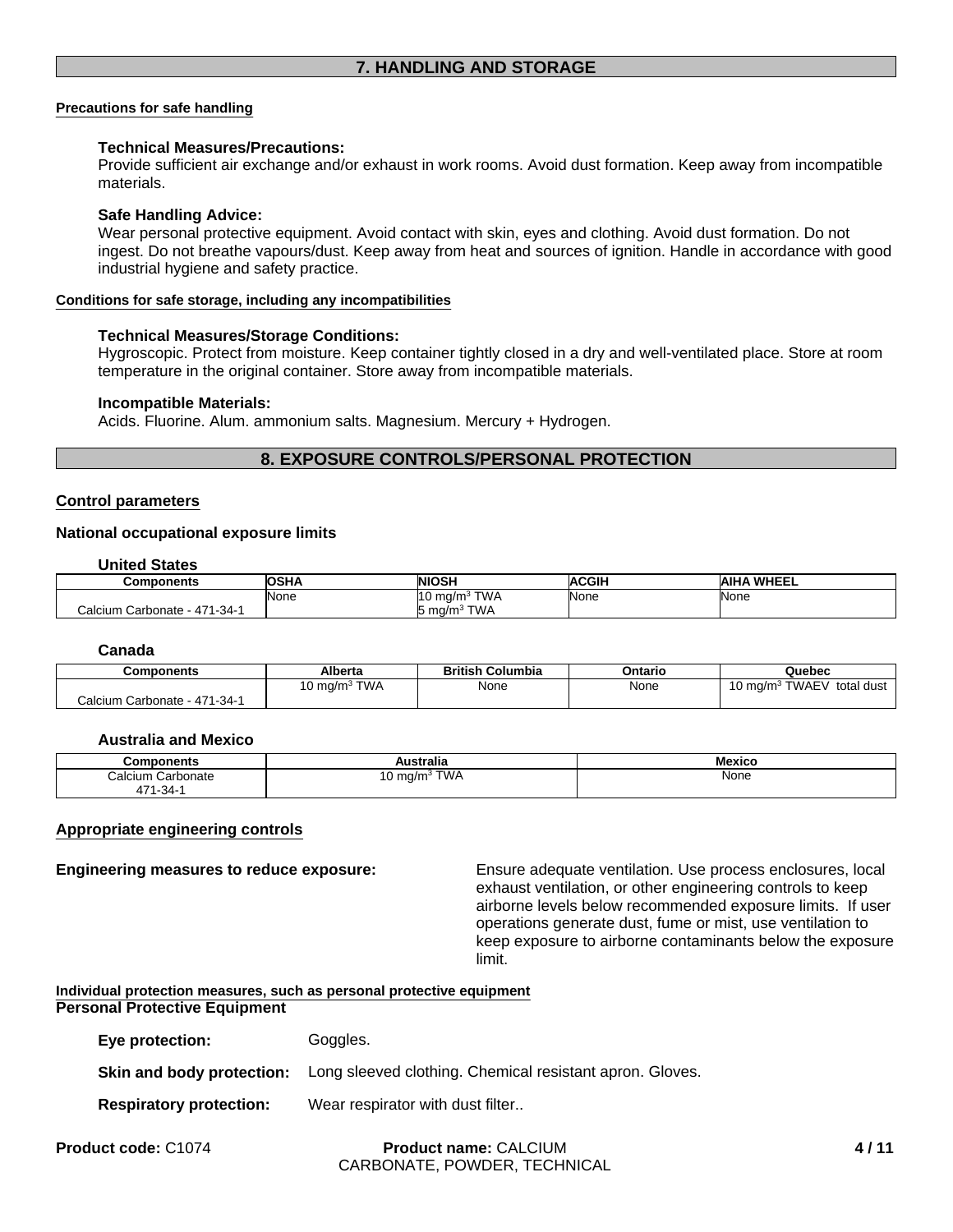**Hygiene measures:** Avoid contact with skin, eyes and clothing. Wash hands before breaks and immediately after handling the product. When using, do not eat, drink or smoke.

# **9. PHYSICAL AND CHEMICAL PROPERTIES**

**Physical state:** Solid.

**Odor:** None. Odorless.

**Molecular/Formula weight:** 100.09

**Flash Point Tested according to:** Not applicable

**Autoignition Temperature (°C/°F):** No information available

**Boiling point/range(°C/°F):** No information available

**Density (g/cm3):** 2.7-2.9 @ 20 °C

**Evaporation rate:** No information available

**Odor threshold (ppm):** No information available

**Miscibility:** No information available **Appearance:** Powder.

**Taste** Chalky.

**Flash point (°C):** Not applicable

**Lower Explosion Limit (%):** No information available

**pH:** No information available

**Decomposition temperature(°C/°F):** 825 °C/1517 °F

**Bulk density:** No information available

**Vapor density:** No information available

**Partition coefficient (n-octanol/water):** No information available

**Solubility:** Practically insoluble in water Insoluble in alcohol Soluble in dilute acids

**Color: White.** 

**Formula:** CaCO3

**Flashpoint (°C/°F):** Not applicable

**Upper Explosion Limit (%):** No information available

**Melting point/range(°C/°F):** No information available

**Specific gravity:** No information available

**Vapor pressure @ 20°C (kPa):** No information available

**VOC content (g/L):** No information available

**Viscosity:** No information available

# **10. STABILITY AND REACTIVITY**

#### **Reactivity**

Reactive with acids When a mixture of calcium carbonate and magnesium is heated in a current of hydrogen, a violent explosion occurs Will ignite and burn fiercely in contact with fluorine

| <b>Chemical stability</b><br>Stability: | Stable at normal conditions                                                                                                                  |
|-----------------------------------------|----------------------------------------------------------------------------------------------------------------------------------------------|
|                                         | <b>Possibility of Hazardous Reactions:</b> Hazardous polymerization does not occur                                                           |
| <b>Conditions to avoid:</b>             | Heat. Avoid dust formation. Incompatible materials.                                                                                          |
| <b>Incompatible Materials:</b>          | Acids. Fluorine. Alum. ammonium salts. Magnesium. Mercury + Hydrogen.                                                                        |
|                                         | Hazardous decomposition products: When heated to decomposition it emits acrid smoke and irritating fumes. Carbon dioxide.<br>Calcium oxides. |

#### **Other Information**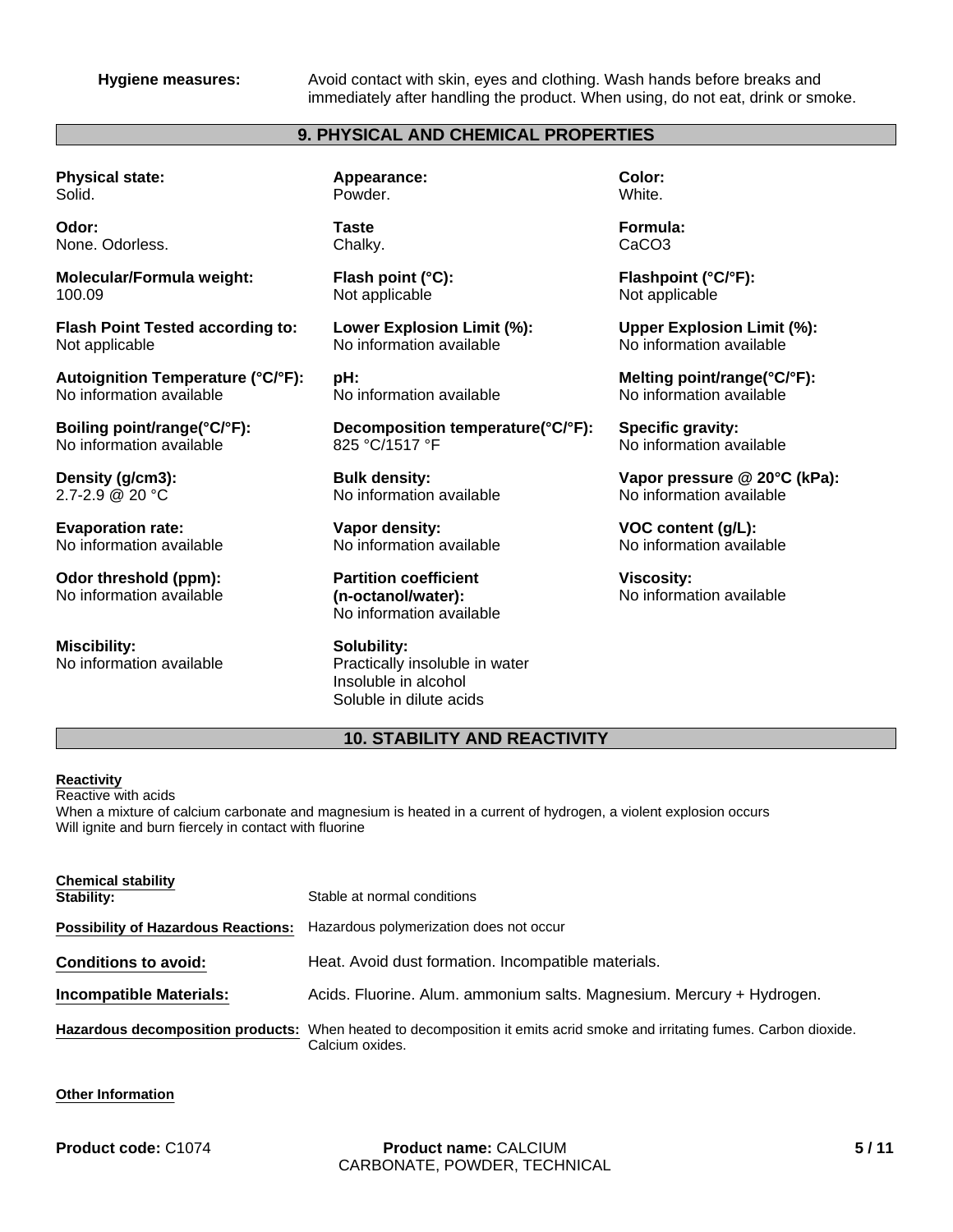**Corrosivity:** No information available

### **Special Remarks on Corrosivity:** No information available

# **11. TOXICOLOGICAL INFORMATION**

#### **Information on likely routes of exposure**

**Principal Routes of Exposure:** Ingestion. Inhalation.

#### **Acute Toxicity**

#### **Component Information**

#### *Calcium Carbonate - 471-34-1*

**LD50/dermal/rabbit =** No information available **LD50/dermal/rat =** No information available **LC50/inhalation/rat =** No information available **LD50/oral/mouse =** No information available **LC50/inhalation/mouse =** No infomation available **LD50/oral/rat =** 6450 mg/kg Oral LD50 Rat **Other LD50 or LC50information =** No information available

**Product Information**

**LD50/oral/rat = VALUE- Acute Tox Oral =** 6450mg/kg

**LD50/oral/mouse = Value - Acute Tox Oral =** No information available

**LD50/dermal/rabbit VALUE-Acute Tox Dermal =** No information available

**LD50/dermal/rat VALUE -Acute Tox Dermal =** No information available

**LC50/inhalation/rat VALUE-Vapor =** No information available **VALUE-Gas =** No information available **VALUE-Dust/Mist =** No information available

#### **LC50/Inhalation/mouse VALUE-Vapor =** No information available **VALUE - Gas =** No information available **VALUE - Dust/Mist =** No information available

**Symptoms**

| <b>Skin Contact:</b> | Causes skin irritation.                                                                                        |      |
|----------------------|----------------------------------------------------------------------------------------------------------------|------|
| <b>Eye Contact:</b>  | Causes eye irritation. When Calcium Carbonate is in powdered form, contact with<br>eyes causes eye irritation. |      |
| <b>Inhalation</b>    | May cause irritation of respiratory tract.                                                                     |      |
| Product code: C1074  | <b>Product name: CALCIUM</b><br>CARBONATE, POWDER, TECHNICAL                                                   | 6/11 |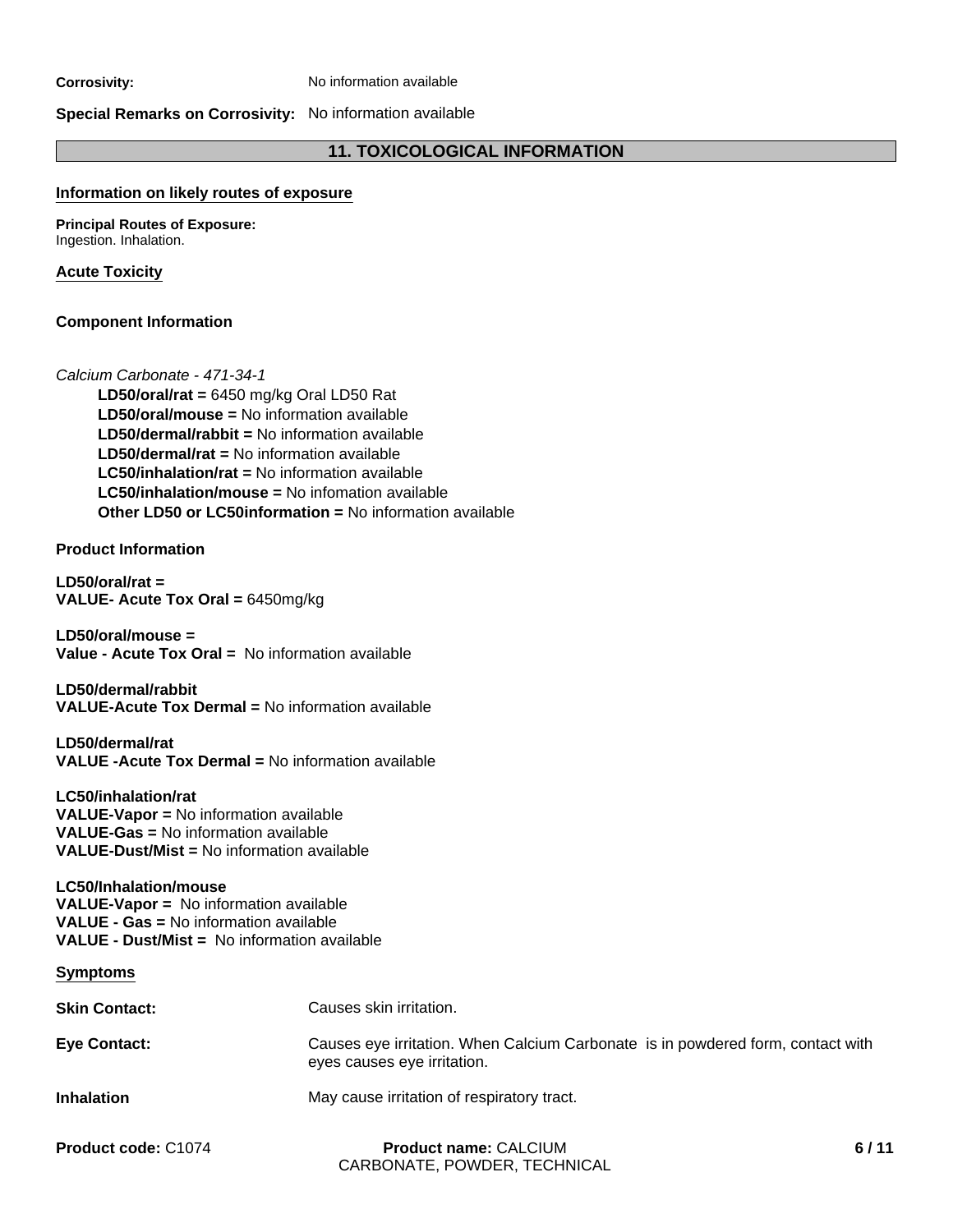mental depression, excessive/frequent and painful urination, high blood pressure (hypertension), fast or slow heartbeat It may also cause hypophosphatemia, hypokalemia, metabolic alkalosis, leukocytosis. It may also affect the urinary system (kidneys)and cause hypercalcuria, alkaluria, kidney stones, and renal impairment. When larger doses of Calcium Carbonate are administered with milk or cream for the management of peptic ulcer, milk-alkali syndrome" can occur. It is characterized by hypercalcemia and calcium deposits in the kidneys (kidney stones). . **Sensitization:** No information available

**Mutagenic Effects:** No information available

**Carcinogenic effects:** Not considered carcinogenic.

| Components        | <b>ACGIH -</b><br>Carcinogens | <b>IARC</b> | <b>NTP</b> | <b>OSHA HCS -</b><br>Carcinogens | Australia - Prohibited   Australia - Notifiable  <br>Carcinogenic<br><b>Substances</b> | Carcinogenic<br><b>Substances</b> |
|-------------------|-------------------------------|-------------|------------|----------------------------------|----------------------------------------------------------------------------------------|-----------------------------------|
| Calcium Carbonate | Not listed                    | Not listed  | Not listed | Not listed                       | Not listed                                                                             | Not listed                        |

| <b>Reproductive toxicity</b>                                  | No data is available                                 |  |  |  |
|---------------------------------------------------------------|------------------------------------------------------|--|--|--|
| <b>Reproductive Effects:</b><br><b>Developmental Effects:</b> | No information available<br>No information available |  |  |  |
| <b>Teratogenic Effects:</b>                                   | No information available                             |  |  |  |
| <b>Specific Target Organ Toxicity</b>                         |                                                      |  |  |  |
| <b>STOT - single exposure</b>                                 | No information available                             |  |  |  |
| <b>STOT - repeated exposure</b>                               | No information available                             |  |  |  |
| <b>Target Organs:</b>                                         | No information available                             |  |  |  |

# **12. ECOLOGICAL INFORMATION**

# **Ecotoxicity**

| <b>Ecotoxicity effects:</b>       | No data available.        |  |  |
|-----------------------------------|---------------------------|--|--|
| Persistence and degradability:    | No information available  |  |  |
| <b>Bioaccumulative potential:</b> | No information available. |  |  |
| <b>Mobility:</b>                  | No information available  |  |  |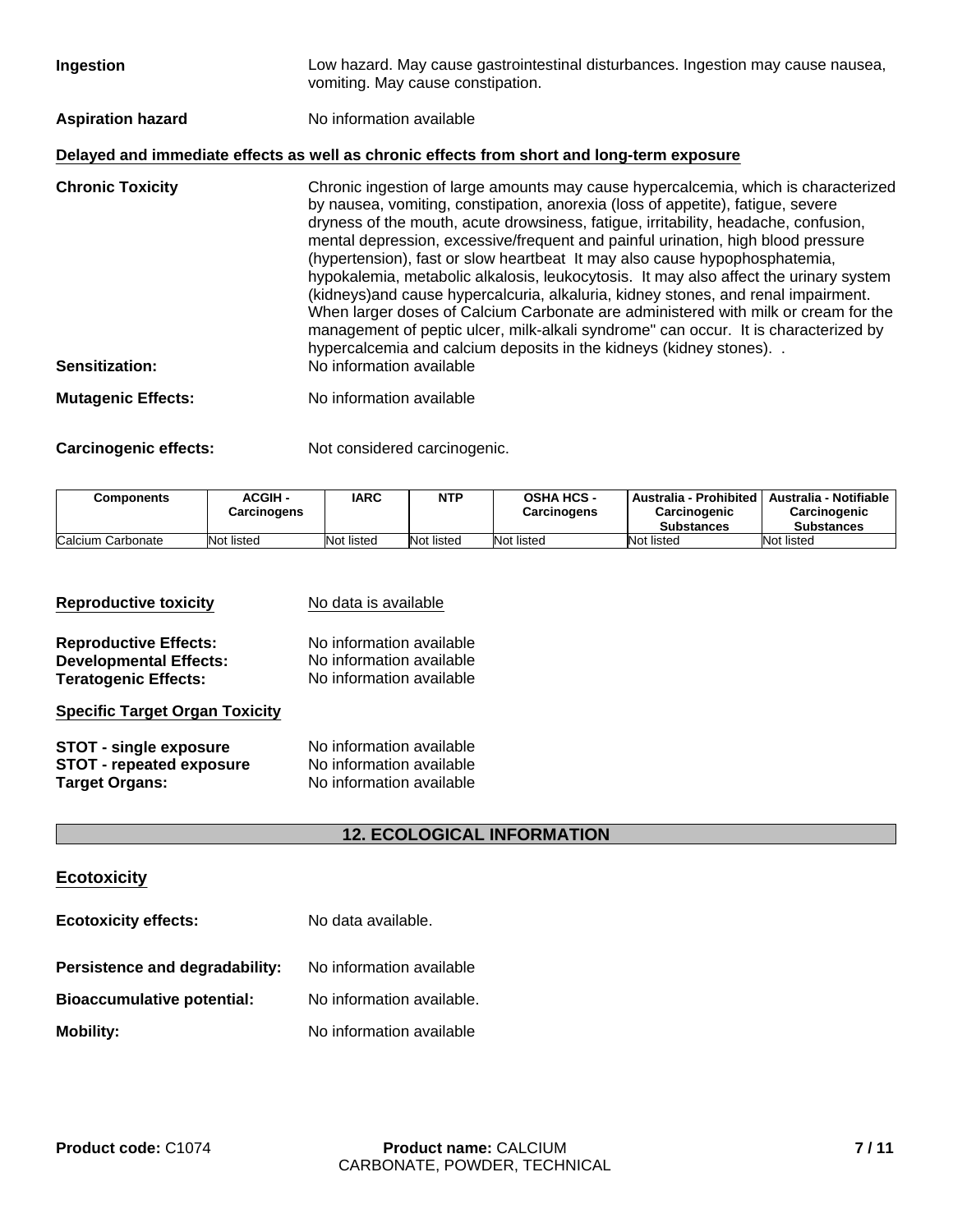# **Disposal Methods**

## **Waste from residues / unused products:**

Waste must be disposed of in accordance with Federal, State and Local regulation.

#### **Contaminated packaging:**

Empty containers should be taken for local recycling, recovery or waste disposal

| <b>Components</b> | <b>RCRA - F Series</b><br><b>Wastes</b> | <b>RCRA - K Series</b><br><b>Wastes</b> | <b>RCRA-P</b><br>Series<br><b>Wastes</b> | <b>RCRA - U Series Wastes</b> |
|-------------------|-----------------------------------------|-----------------------------------------|------------------------------------------|-------------------------------|
| Calcium Carbonate | None                                    | None                                    | None                                     | None                          |

# **14. TRANSPORT INFORMATION**

**DOT**

|            | UN-No:                                               | Not regulated                             |
|------------|------------------------------------------------------|-------------------------------------------|
|            | <b>Proper Shipping Name:</b>                         | No information available                  |
|            | <b>Hazard Class:</b>                                 | No information available                  |
|            | <b>Subsidiary Risk:</b>                              | Not applicable                            |
|            | <b>Packing Group:</b>                                | None                                      |
|            | <b>Marine Pollutant</b>                              | No data available                         |
|            | <b>ERG No:</b>                                       | No information available                  |
|            | DOT RQ (lbs):                                        | No information available                  |
|            |                                                      |                                           |
|            | <b>TDG (Canada)</b><br>UN-No:                        |                                           |
|            |                                                      | Not Regulated<br>No information available |
|            | <b>Proper Shipping Name:</b><br><b>Hazard Class:</b> | No information available                  |
|            |                                                      | No information available                  |
|            | <b>Subsidiary Risk:</b>                              | No information available                  |
|            | <b>Packing Group:</b>                                | No information available                  |
|            | <b>Description:</b>                                  |                                           |
| <b>ADR</b> |                                                      |                                           |
|            | <b>UN-No:</b>                                        | Not Regulated                             |
|            | <b>Proper Shipping Name:</b>                         | No information available                  |
|            | <b>Hazard Class:</b>                                 | No information available                  |
|            | <b>Packing Group:</b>                                | No information available                  |
|            | <b>Subsidiary Risk:</b>                              | No information available                  |
|            | <b>Classification Code:</b>                          | No information available                  |
|            |                                                      | No information available                  |
|            | <b>Description:</b>                                  | No information available                  |
|            | <b>CEFIC Tremcard No:</b>                            |                                           |

# **IMO / IMDG**

| <b>UN-No:</b>                | Not Regulated            |
|------------------------------|--------------------------|
| <b>Proper Shipping Name:</b> | No information available |
| <b>Hazard Class:</b>         | No information available |
| <b>Subsidiary Risk:</b>      | No information available |
| <b>Packing Group:</b>        | No information available |
| <b>Description:</b>          | No information available |
| <b>IMDG Page:</b>            | No information available |
| <b>Marine Pollutant</b>      | No information available |
| <b>MFAG:</b>                 | No information available |
| <b>Maximum Quantity:</b>     | No information available |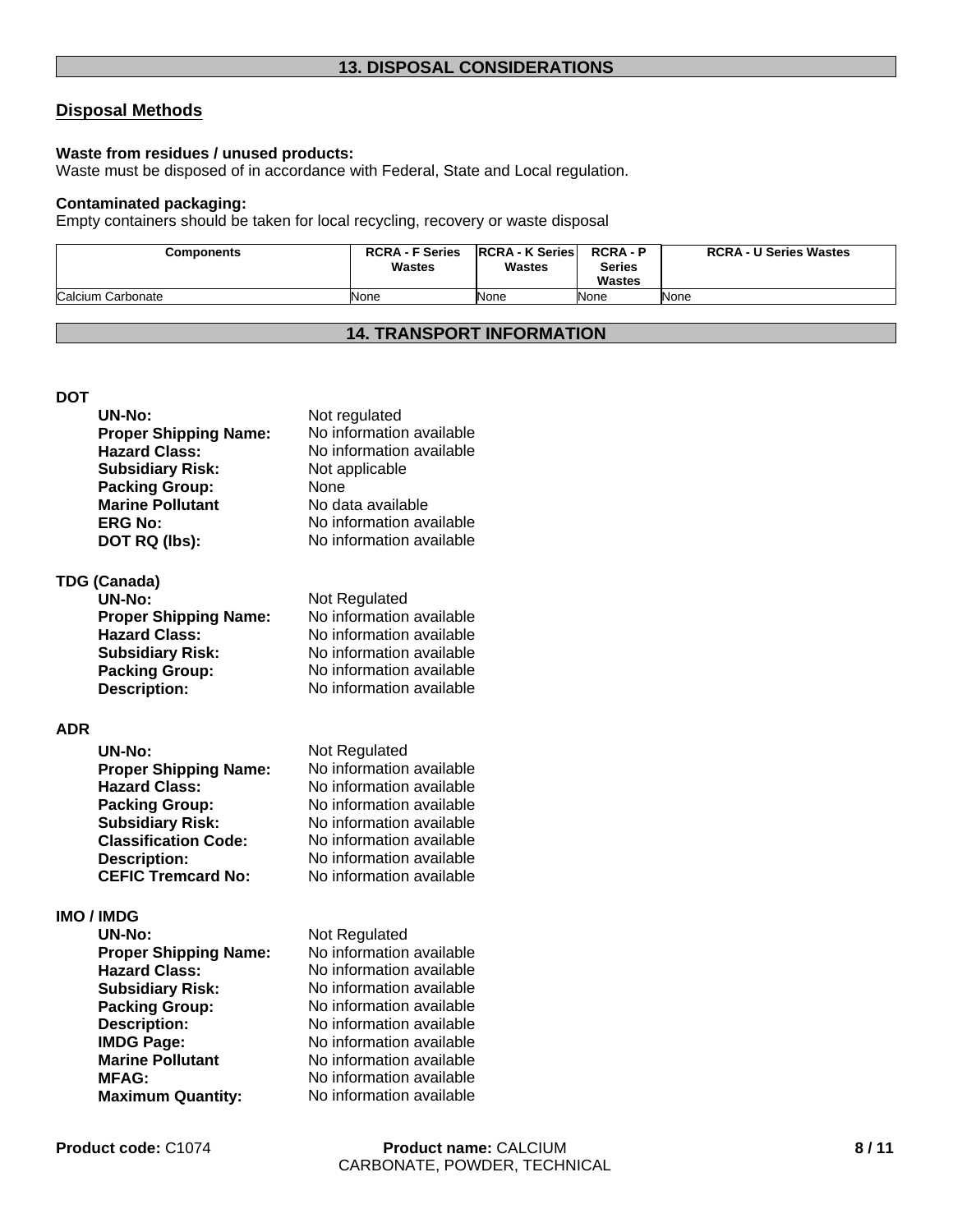# **RID**

| UN-No:                       | Not Regulated            |
|------------------------------|--------------------------|
| <b>Proper Shipping Name:</b> | No information available |
| <b>Hazard Class:</b>         | No information available |
| <b>Subsidiary Risk:</b>      | No information available |
| <b>Packing Group:</b>        | No information available |
| <b>Classification Code:</b>  | No information available |
| <b>Description:</b>          | No information available |

#### **ICAO**

| UN-No:                       | Not Regulated            |
|------------------------------|--------------------------|
| <b>Proper Shipping Name:</b> | No information available |
| <b>Hazard Class:</b>         | No information available |
| <b>Subsidiary Risk:</b>      | No information available |
| <b>Packing Group:</b>        | No information available |
| <b>Description:</b>          | No information available |

#### **IATA**

| UN-No:                       | Not Regulated            |
|------------------------------|--------------------------|
| <b>Proper Shipping Name:</b> | No information available |
| <b>Hazard Class:</b>         | No information available |
| <b>Subsidiary Risk:</b>      | No information available |
| <b>Packing Group:</b>        | No information available |
| <b>Description:</b>          | No information available |

# **15. REGULATORY INFORMATION**

### **International Inventories**

| Components        | U.S. TSCA | <b>KOREA KECLI</b>   | <b>Philippines</b><br>(PICCS) | Japan ENCS          | <b>CHINA</b> | Australia<br>(AICS) | EINECS-No.        |
|-------------------|-----------|----------------------|-------------------------------|---------------------|--------------|---------------------|-------------------|
| Calcium Carbonate | Present   | Present KE-<br>04487 | Present                       | Present (1)-<br>122 | Present      | Present             | Present 207-439-9 |

### **U.S. Regulations**

#### *Calcium Carbonate*

**FDA - Food Additives Generally Recognized as Safe (GRAS):** 21 CFR 184.1191

#### **California Prop. 65: Safe Drinking Water and Toxic Enforcement Act of 1986.**

#### **Chemicals Known to the State of California to Cause Cancer:**

This product does not contain a chemical requiring a warning under California Prop. 65. (See table below)

#### **Chemicals Known to the State of California to Cause Reproductive Toxicity:**

This product does not contain a chemical requiring a warning under California Prop. 65. (See table below)

| <b>Components</b>    | Carcinogen | Developmental Toxicity | <b>Male Reproductive</b><br>Toxicitv | Female Reproductive<br>Toxicity: |
|----------------------|------------|------------------------|--------------------------------------|----------------------------------|
| Calcium<br>Carbonate | Not Listed | <b>Not Listed</b>      | Not Listeo                           | <b>Not Listed</b>                |

# **CERCLA/SARA**

| Components        | <b>Substances and their I</b> | <b>CERCLA - Hazardous Section 302 Extremely Section 302 Extremely</b><br>Hazardous | <b>Hazardous</b> | Section 313 -<br><b>Chemical Category</b> | Section 313 - Reporting<br>de minimis |
|-------------------|-------------------------------|------------------------------------------------------------------------------------|------------------|-------------------------------------------|---------------------------------------|
|                   |                               | <b>Reportable Quantities Substances and TPQs Substances and RQs</b>                |                  |                                           |                                       |
| Calcium Carbonate | None                          | None                                                                               | None             | None                                      | None                                  |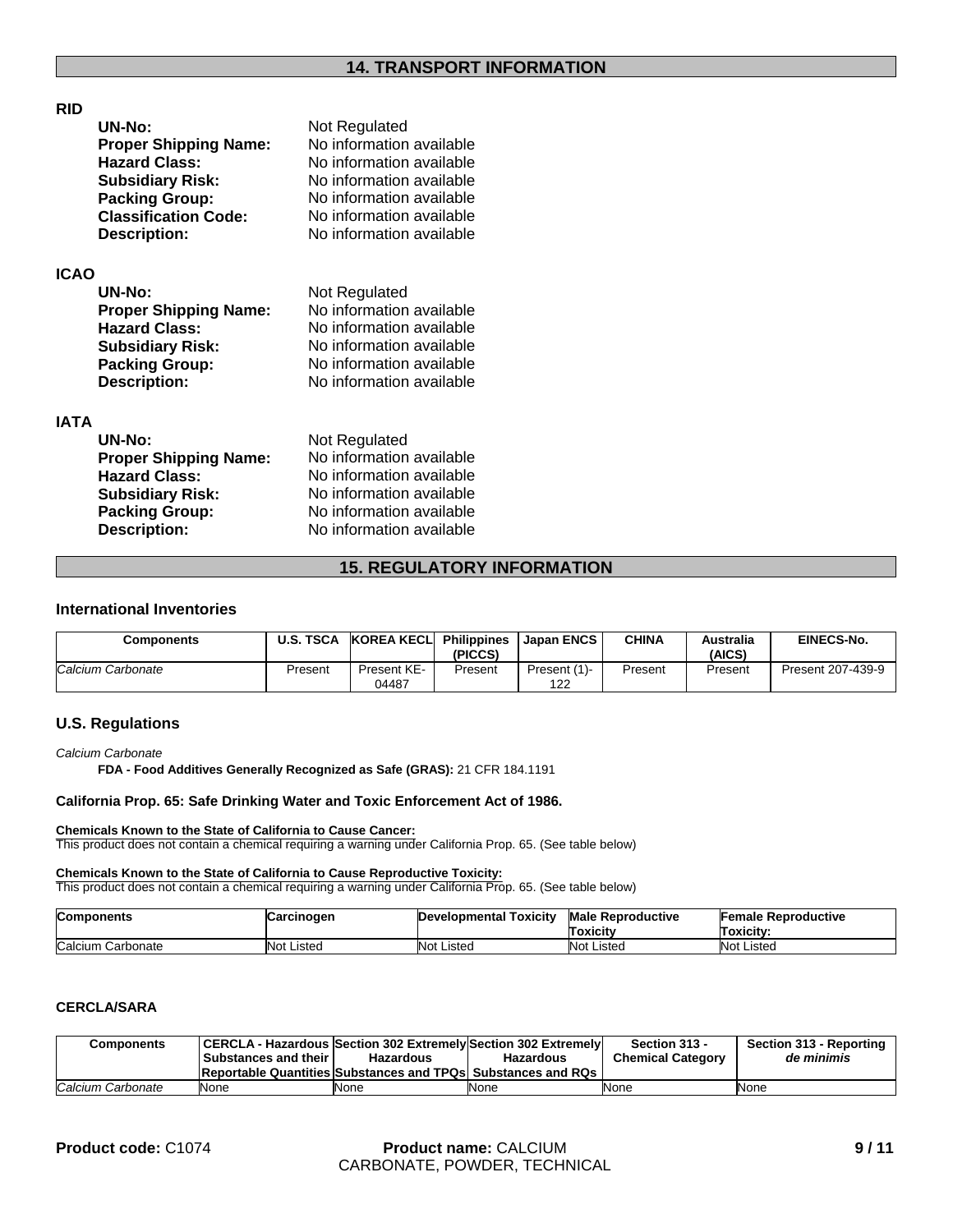#### **U.S. TSCA**

| Components        | <b>TSCA Section 5(a)2 - Chemicals With Significant</b><br><b>New Use Rules (SNURS)</b> | <b>TSCA 8(d) -Health and Safety Reporting</b> |
|-------------------|----------------------------------------------------------------------------------------|-----------------------------------------------|
| Calcium Carbonate | Not Applicable                                                                         | Not Applicable                                |

#### **Canada**

#### **WHMIS hazard class:**

Non-controlled

#### **Calcium Carbonate**

Uncontrolled product according to WHMIS classification criteria

#### **Canada Controlled Products Regulation:**

This product has been classified according to the hazard criteria of the CPR (Controlled Products Regulation) and the MSDS contains all of the information required by the CPR.

#### **Inventory**

| Compon<br>nents                 | $\sim$<br>$\sim$ $\sim$ $\sim$ $\sim$ $\sim$<br>בט<br>iauc<br>. | <b>(NDSL</b><br>ำท<br>-udildu- |
|---------------------------------|-----------------------------------------------------------------|--------------------------------|
| Calcium<br>rbonate<br>חה<br>الص | ∽<br>$Jronon*$<br>י וסטסו                                       | <b>Not</b><br>.iste            |

| <b>Components</b> | <b>CEPA Schedule I - Toxic Substances</b> | CEPA - 2010 Greenhouse Gases Subject to Manditory<br>Reporting |
|-------------------|-------------------------------------------|----------------------------------------------------------------|
| Calcium Carbonate | Not listed                                | Not listed                                                     |

#### **EU Classification**

#### **R-phrase(s)**

not determined none

# **S -phrase(s)**

none

| <b>Components</b>    | atior<br>-- | .imits:<br>$\sim$ ntration<br>ation :<br>uenr | าrases<br>-<br>эли |
|----------------------|-------------|-----------------------------------------------|--------------------|
| Calcium<br>Carbonate |             | 'Nι<br>nation                                 |                    |

#### **The product is classified in accordance with Annex VI to Directive 67/548/EEC**

**Indication of danger:** None.